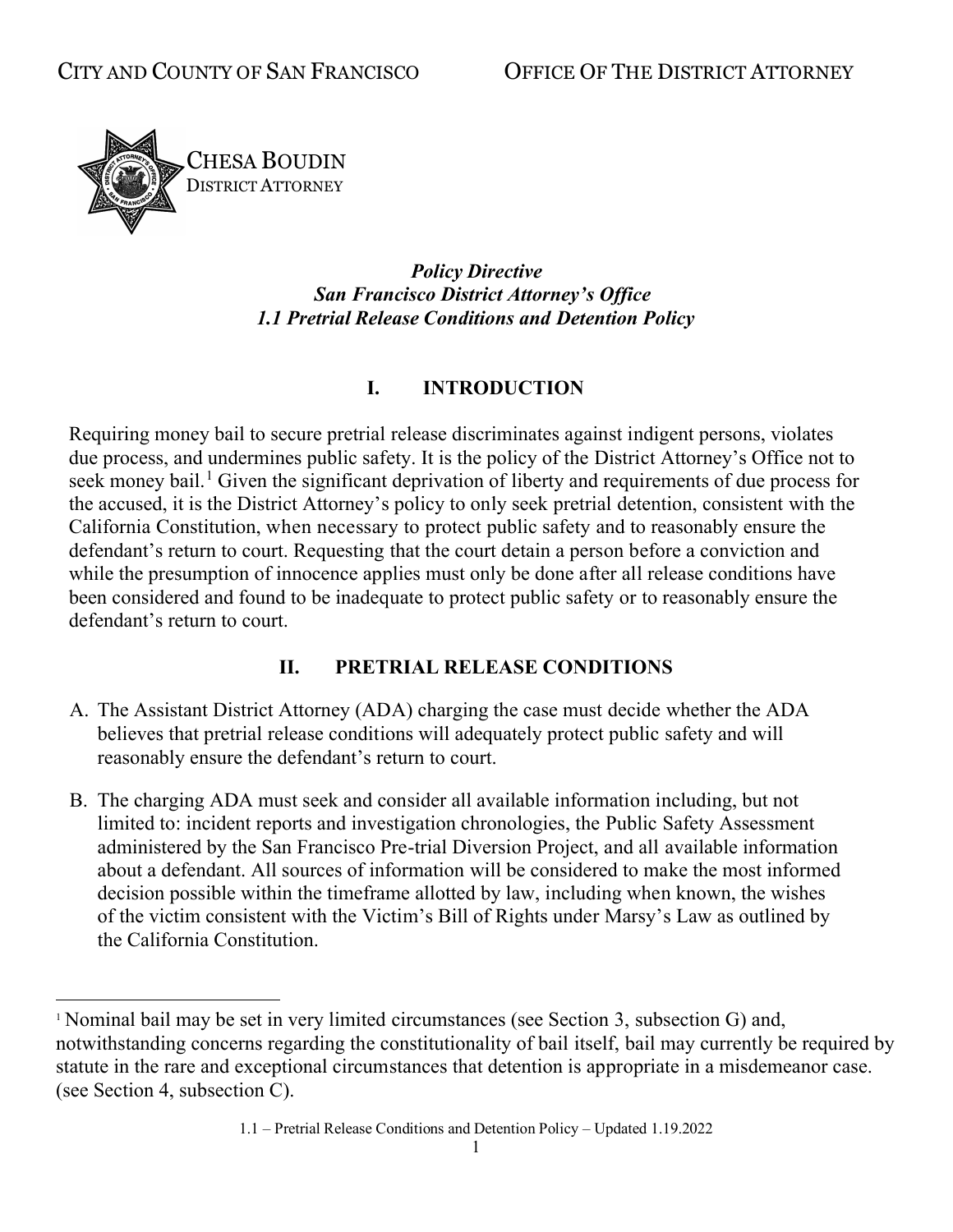- C. Pretrial release conditions, if any, will be considered in order from least restrictive (No Conditions) to most restrictive (Electronic Monitoring / Home Detention). Asking the court for release with no conditions will be the initial position considered by the charging ADA. The least restrictive condition or combination of conditions for release must be found to be inadequate to protect public safety and to reasonably ensure the defendant's return to court before considering asking the court for the next least restrictive condition.
- D. Examples of pretrial release conditions in tiers of ascending order from least to most restrictive is appended to this policy. (See Table 1.)
- E. When considering what condition or set of conditions to ask the court to impose, the ADA must assess whether the pretrial release conditions requested are reasonably related to the charges, necessary to protect the public, and can reasonably ensure the defendant's return to court.

# **III. PRETRIAL DETENTION PROCEDURES**

- A. The Assistant District Attorney (ADA) charging the case must obtain the approval of a Managing Attorney before asking the court for pretrial detention.
- B. The request to seek pretrial detention shall be considered only when the facts are evident and clear and convincing evidence shows a substantial likelihood that the defendant's release would lead to the defendant's flight or risk to the victim's or public safety.<sup>[2](#page-1-0)</sup>
- C. Only after all pretrial release conditions have been thoroughly evaluated and found to be inadequate to protect public safety and to reasonably ensure the defendant's return to court must the ADA consider asking the court to order that the defendant be held in custody before trial.
- D. Without other open cases, warrants, en routes, Parole, Probation, Post Release Community Supervision (PRCS), Mandatory Supervision (MS), or other legal encumbrances, the ADA will consider asking the court to impose pretrial detention at arraignment in:
	- 1. Felony offenses involving acts of violence on another person; or

<span id="page-1-0"></span><sup>&</sup>lt;sup>2</sup> The purpose of bail "is not to punish—it is to ensure the defendant appears at court proceedings and to protect the victim, as well *as the public*, from further harm. (See Cal. Const., art. I, §§ 12, 28, subd. (f)(3); Pen. Code, § 1275, subd. (a)(1).)" (*In re Humphrey* (2021) 11 Cal.5th 135, 150-151, italics added.) "[F]actors include the *protection of the public as well as the victim,* the seriousness of the charged offense, the arrestee's previous criminal record and history of compliance with court orders, and the likelihood that the arrestee will appear at future court proceedings." (*Id*. at 152, italics added; see also *In re Harris* (2021) 71 Cal.App.5th 1085, 1096 [the holding in *Humphrey* applies to all orders of pretrial detention].)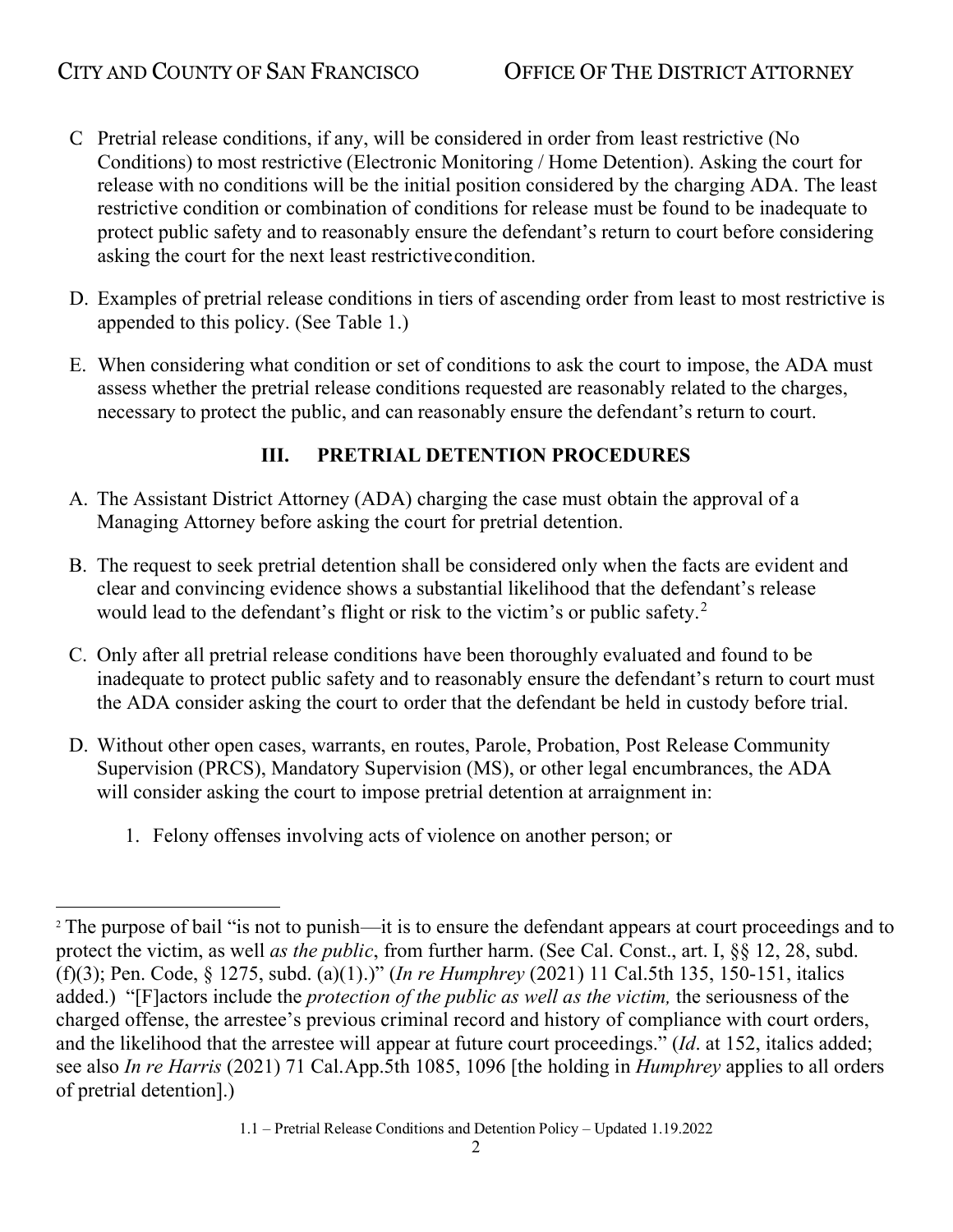- 2. Felony offenses when the defendant has threatened another with great bodily harm;
- 3. Felony sexual assault offenses on another person; or
- 4. Felony cases when public safety requires it based on the facts of the case or when the accused presents a flight risk that cannot be addressed through less restrictive means.
- E. The presumption is against detention at arraignment, but, **after consideration and exclusion of all available lesser restrictive alternatives,** an ADA may consider requesting that the court order that the defendant be detained pretrial in these cases:
	- 1. Felony offenses not involving violent<sup>[3](#page-2-0)</sup> conduct but that involve threats of future violence or repeated conduct that poses a risk to public safety (factors: same crime, victim, area).
		- i. The ADA should take into consideration whether the defendant has failed to comply with less restrictive alternatives in *any* open cases, including post-conviction cases in which defendant is being supervised (i.e., probation, mandatory supervision, PRCS, parole).
	- 2. Likelihood of actual flight from prosecution for the felony offense that cannot be addressed by alternative release conditions.
		- i. The substantial likelihood of the defendant's flight may include felony holds from other jurisdictions. Release conditions or detention may be considered for the limited purpose of ensuring the defendant is not removed to another jurisdiction.
			- a. Considerations must include, but are not limited to, a comparison of the seriousness of the local charges to the outside jurisdiction charges, uncertainty about when the defendant will be returned, and maintaining joinder of co-defendants.
- F. If approved to ask the court to order that the defendant be detained pretrial, the charging ADA must prepare and file a Motion to Detain and supply supporting evidence<sup>[4](#page-2-1)</sup> and legal authority to the court.
- G. Temporary detention may be sought when the matter is continued with the defendant in

<span id="page-2-0"></span><sup>&</sup>lt;sup>3</sup> "Violence" here applies as commonly understood and is not limited to legally "violent" offenses as defined in section 667.5, subdivision (c) of the Penal Code.

<span id="page-2-1"></span><sup>4</sup> Such evidence need not be evidence that would be admissible at trial but may be in the form of a proffer by the ADA. *(In re Harris* (2021) 71 Cal.App.5th 1085, 1097.)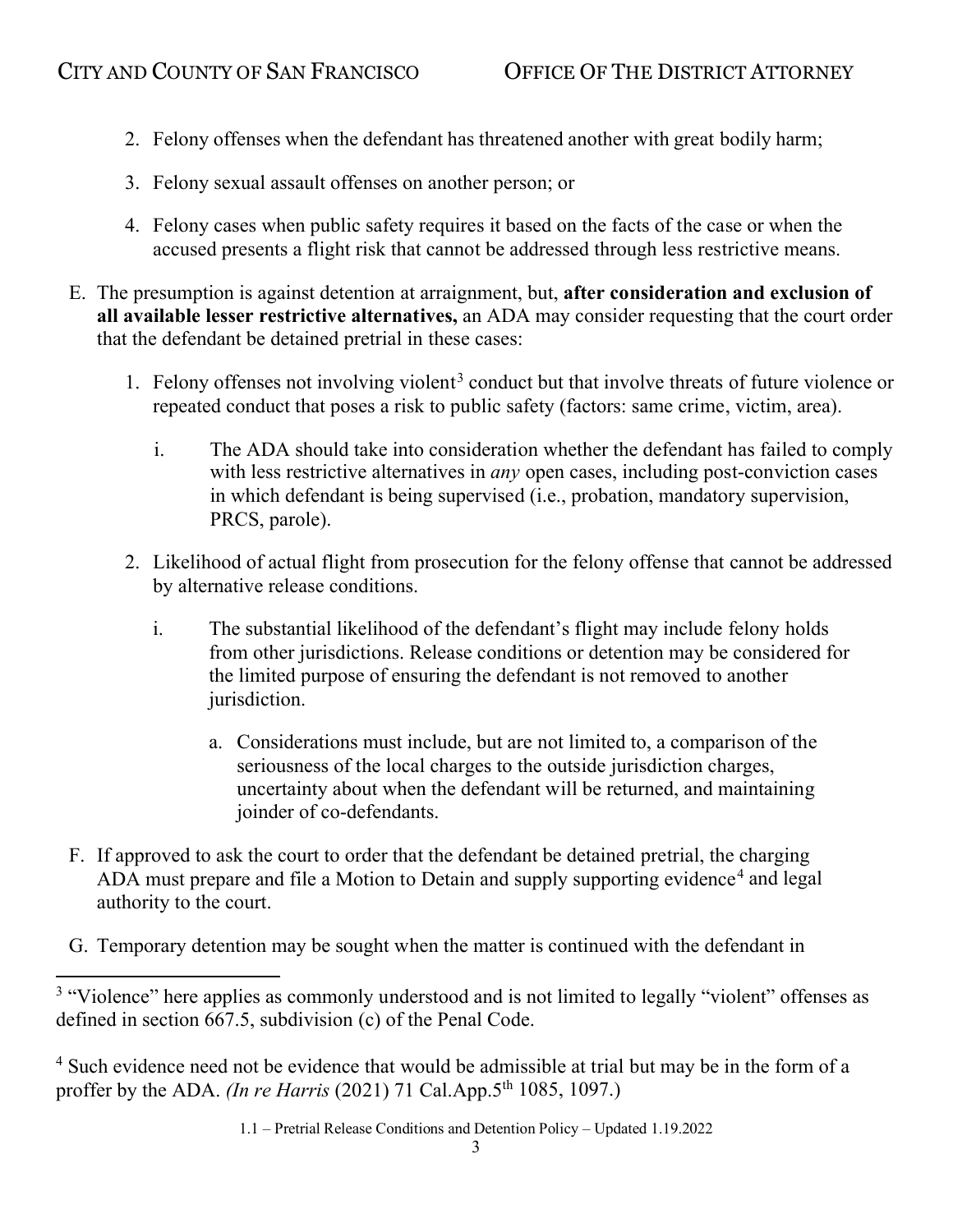custody, in these circumstances:

- 1. To determine whether a specific release plan that is not in place or available at the time of arraignment or bench warrant recall will address the public safety and flight concerns. An In-Custody Referral (ICR) may provide an alternative release plan, but an ADA in court may still oppose release if the proposed plan is inadequate;
- 2. Pending resolution of other open cases, warrants, en routes, holds for Parole or petition, Probation or Motion to Revoke probation, Post Release Community Supervision (PRCS) or Mandatory Supervision (MS), or other legal encumbrances.<sup>[5](#page-3-0)</sup>

## **IV. COURT**

- A. The ADA at arraignment or bench warrant recall must recommend release conditions as appropriate based on the recommendations from the charging ADA, any other available information, and the wishes of the Victim, when known, consistent with the Victim's Bill of Rights under Marsy's Law as outlined by the California Constitution.
- B. If the ADA believes new information not considered by the charging ADA supports a detention, the ADA in court must consult a Managing Attorney or Division Chief to obtain approval for this change in position.
- C. In the truly rare and exceptional circumstance that all less restrictive alternatives to bail or custody have been investigated or exhausted in a misdemeanor case, the Managing Attorney, or Division Chief may approve an ADA's request, under *Humphrey*, to seek an order that the person remain in custody subject to the formulation of an alternative, appropriate release plan.<sup>[6](#page-3-1)</sup>
- D. The initial pretrial detention request made by the ADA at arraignment shall only be reconsidered at subsequent court hearings upon new information or changed circumstances not known when the initial request was made.
	- 1. If alternative release conditions have been exhausted, and the new information or

<span id="page-3-1"></span> $6$  While the People are concerned about the constitutionality of money bail itself, section 1270 currently requires the setting of money bail for misdemeanors when a court makes findings under section 1275, even under circumstances which may result in a *de facto* detention. (*Humphrey, supra*, 11 Cal*.*5th at p. 154, fn. 7 [finding that setting unattainable bail is not the same as denial of bail].)

<span id="page-3-0"></span><sup>&</sup>lt;sup>5</sup> Alternatively, if there is a no-bail probation or parole hold and there is a trailing criminal case that does not meet criteria for detention, the District Attorney's Office may also seek nominal bail and appropriate release conditions, without prejudice, for the defendant to obtain custody credits pending resolution of the no-bail hold.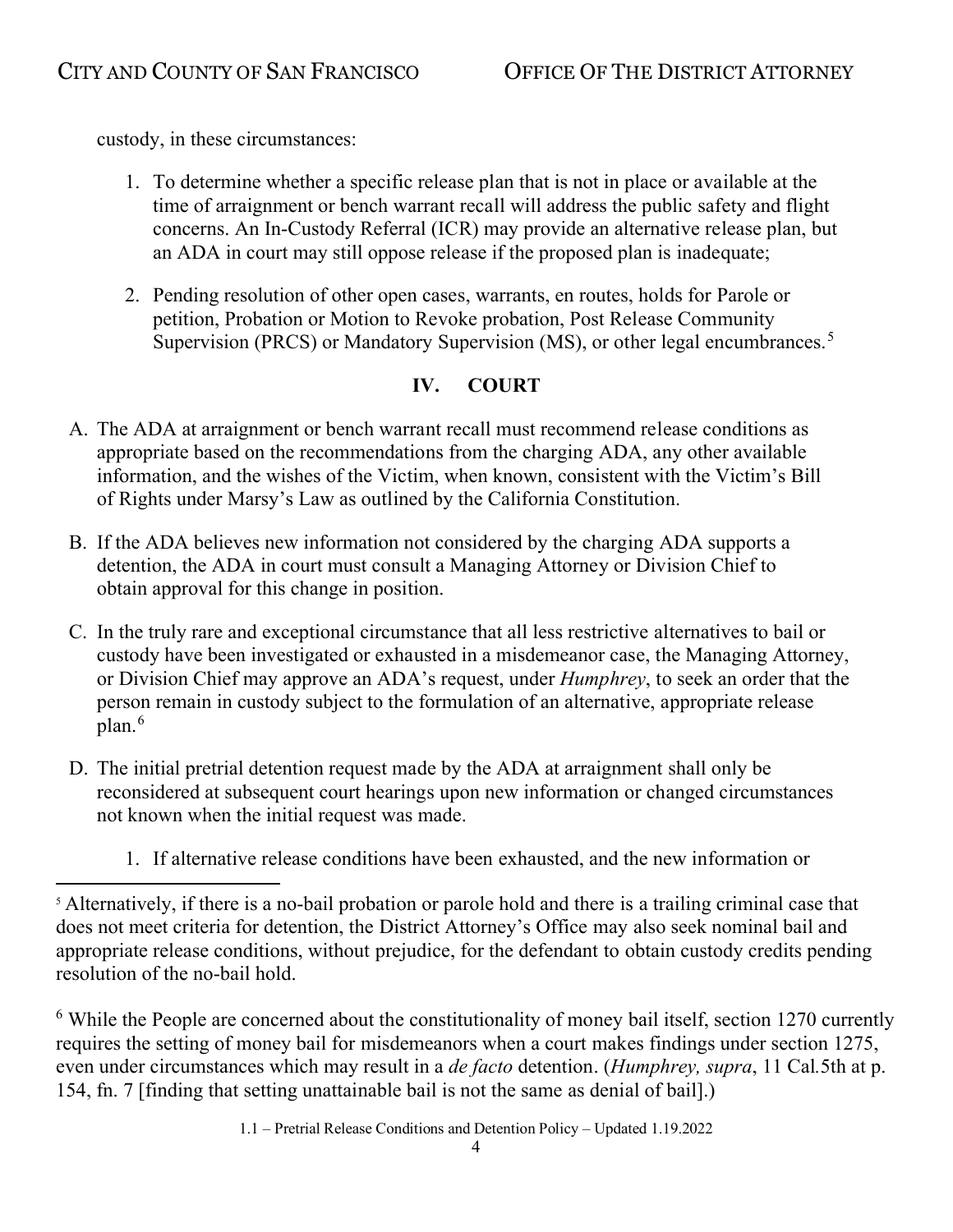changed circumstances supports seeking detention that was not previously sought, the ADA must consult a Managing Attorney or a Division Chief before making the detention request of the court.

These changed circumstances or new information include:

- i. Repeated unexcused failures to appear in the present case (bench warrants) if these failures show, by clear and convincing evidence, a likelihood of flight from prosecution;
- ii. Failures to abide by the court's release conditions, if these failures show, by clear and convincing evidence, a likelihood of flight from prosecution;
- iii.The commission of new offenses that raises public safety concerns, especially if the offenses involve the same or similar crimes, victims, or in the same area where the original crime occurred.
- 2. New information or changed circumstances may also support not opposing a defendant's request for release or a request to change the level of recommended pretrial condition(s).
	- i. After an initial determination to seek detention, the decision to agree to release will be made with the approval of a Managing Attorney.
	- ii. If a case is calendared for the return of an In-Custody Referral (ICR) or release plan, the ADA must decide whether the proposed release plan has adequately addressed any public safety or flight concerns before changing the office's position that the court should order temporary detention to release with conditions.
	- iii. The decision to seek a change in the level of pretrial condition(s) or to not oppose a defendant's request to change the level of pretrial conditions will be made at the discretion of the ADA.
- E. If requested by the victim, the ADA will ask the court to allow the victim(s) the opportunity to be heard on the post-arrest release decision.
- F. The ADA in court will state the District Attorney's position documented in the case file along with a summary of the reasons on the record at the time the court is considering detention or release. The ADA in court must document in the case file the outcome of any detention or release hearing and the court's decision and reasoning regarding detention or release.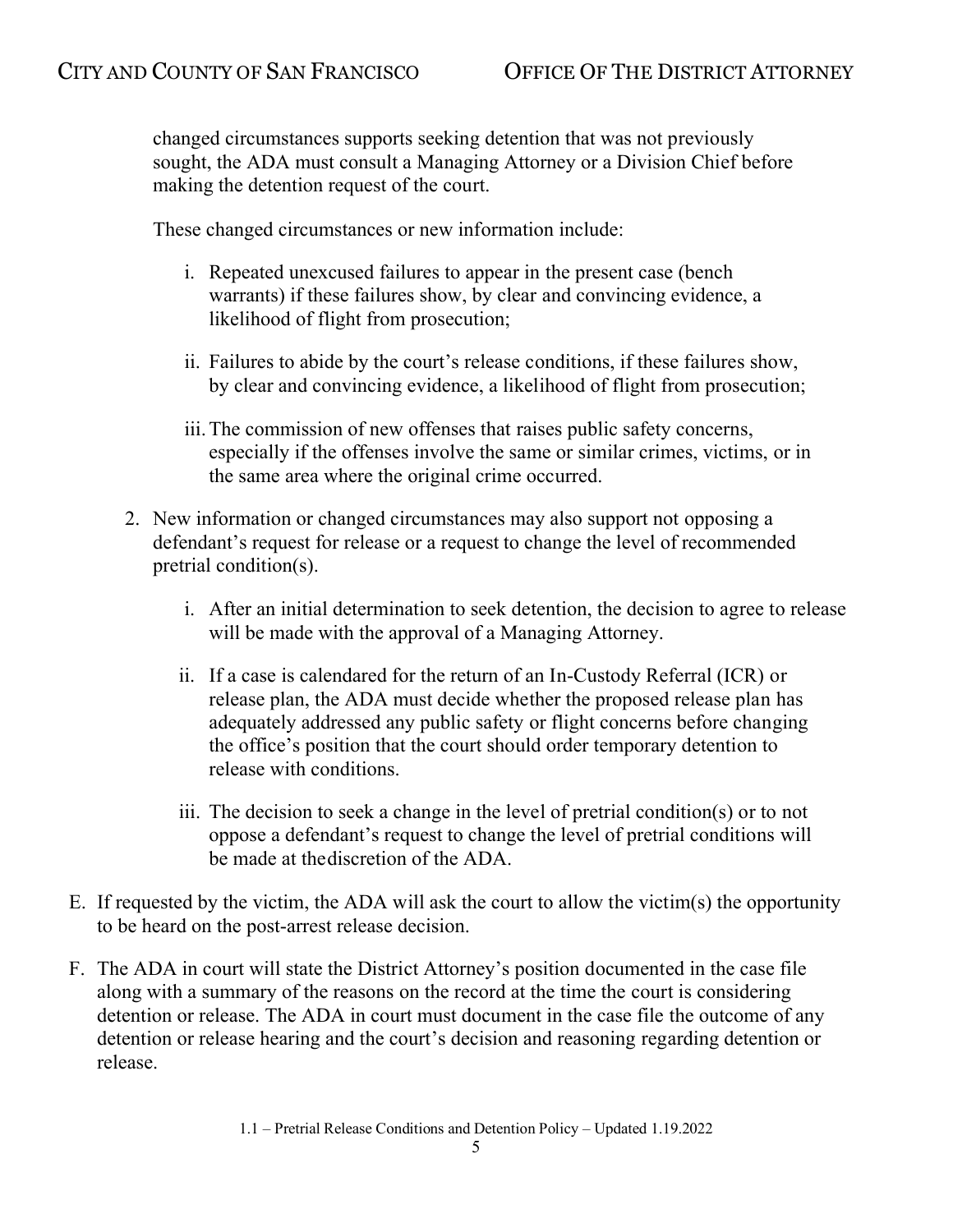### **V. EXCEPTIONS**

If extraordinary circumstances present unusual risks of harm to public safety or victims, an ADA at any stage of the proceedings may deviate from the policies enumerated herein with the approval of the Division Chief.